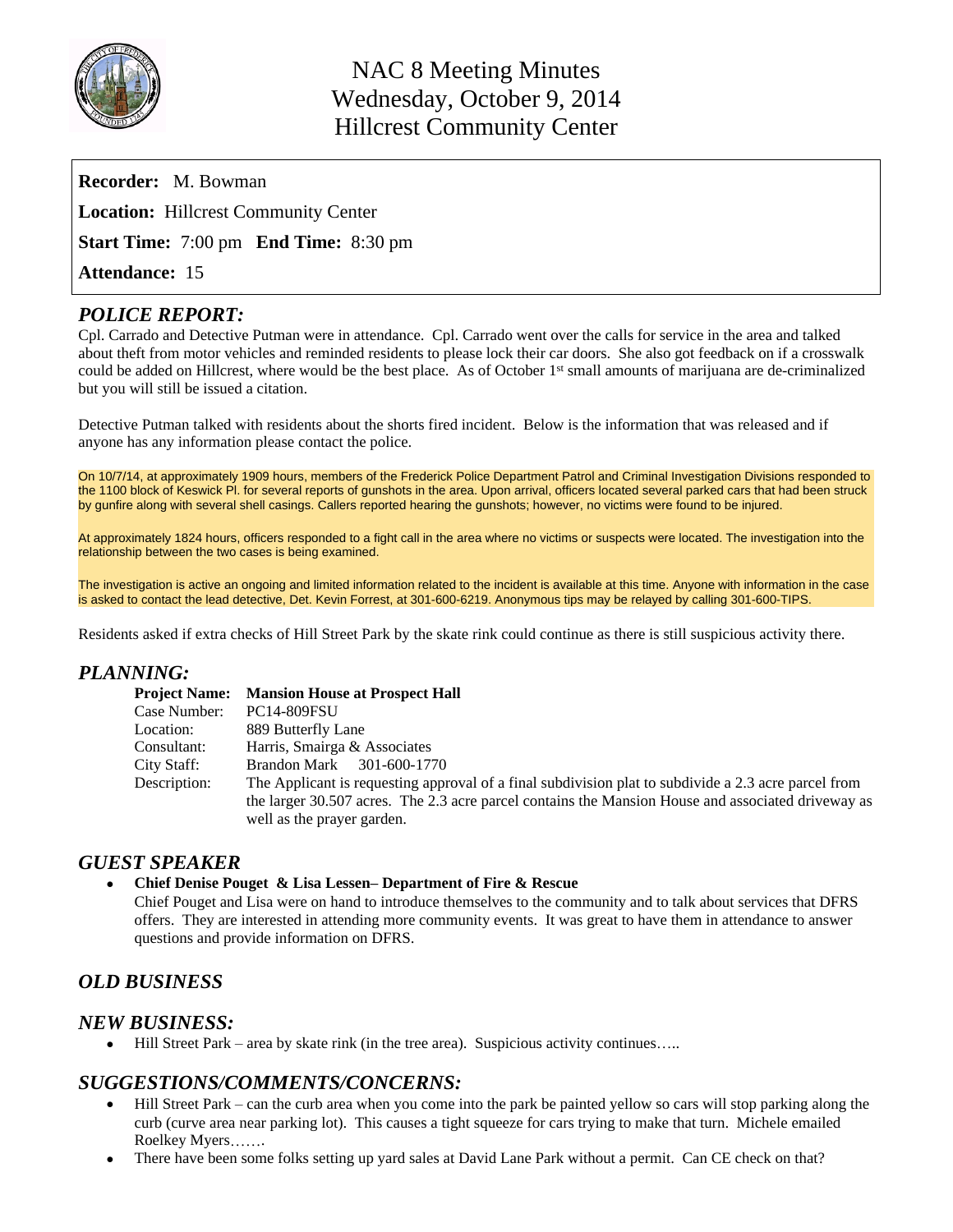# *UPCOMING EVENTS:*<br>• December 3rd 5:30 - 7:00 pm

- 
- 
- 
- 
- 

# *NAC 8 CONTACT INFORMATION:*

| <b>NAC 8 Contact</b> | Susan Churchill      | susanchur@hotmail.com |
|----------------------|----------------------|-----------------------|
| NAC 8 Contact        | Lance English        | lmenglish@comcast.net |
| NAC 8 Contact        | <b>Steven Stoyke</b> | quemzeee2@aol.com     |

Michele Bowman, Community Outreach/NAC Specialist 301-600-2091 mbowman@frederickmdpolice.org<br>Frederick Police Department Sgt. Tom Tokarz 301-600-1240 ttokarz@frederickmdpolice.org Frederick Police Department Sgt. Tom Tokarz 301-600-1240 ttokarz@frederickmdpolice.org<br>Frederick Police Department Cpl. Rebecca Carrado 301-600-6236 rcarrado@frederickmdpolice.org Frederick Police Department Cpl. Rebecca Carrado 301-600-6236<br>Code Enforcement Dave Beers 301-301-3837 Code Enforcement Dave Beers 301-301-3837 dbeers@cityoffrederick.com

#### **NAC 8 MEETINGS – 7:00 pm** Hillcrest Community Center, 1150 Orchard Terrace

November 12th – Bicycle Committee

December 5<sup>th</sup>  $7:00-8:00 \text{ pm}$  Festival of Lights City Hall<br>December 6th & 7<sup>th</sup>  $5:00-9:00 \text{ pm}$  Candlelight House Tour Contact C

5:30 – 7:00 pm Holiday Art Competition Delaplaine Visual Arts Center<br>7:00 – 8:00 pm Festival of Lights City Hall December 6th & 7<sup>th</sup> 5:00 – 9:00 pm Candlelight House Tour Contact Celebrate Frederick for more info<br>December 11<sup>th</sup> 12:00 – 4:00 pm Scents & Sweets Contact Celebrate Frederick for more info December 11<sup>th</sup> 12:00 – 4:00 pm Scents & Sweets Contact Celebrate Frederick for more info<br>December 12<sup>th</sup> 6:30 – 7:30 pm Kris Kringle Procession Downtown Frederick & Baker Park Bands 6:30 – 7:30 pm Kris Kringle Procession Downtown Frederick & Baker Park Bandshell

NAC 8 Contact Scott Darby sdarby 1601@gmail.com NAC 8 Contact Maureen English momenglish@comcast.net [momenglish@comcast.net](mailto:momenglish@comcast.net)

#### **FREDERICK POLICE DEPARTMENT**

**Emergency:** 911 **Non-Emergency:**301-600-2100 **Anonymous Crime Tips** 301-600 TIPS (8477) – phone 240-674-TIPS (8477) - text [fpdcrimetip@frederickmdpolice.org](mailto:fpdcrimetip@frederickmdpolice.org)

#### FPD Calls For Service NAC 8

| <b>CALL TYPE</b>              |              | Jan             | Feb                   | Mar             | Apr                   | May                   | June                   | July                    | Aug                   | <b>Sept</b>     | Oct             | <b>Nov</b>       | <b>Dec</b>       |
|-------------------------------|--------------|-----------------|-----------------------|-----------------|-----------------------|-----------------------|------------------------|-------------------------|-----------------------|-----------------|-----------------|------------------|------------------|
| <b>Calls For Service</b>      | 2011         | 661             | 670                   | 838             | 721                   | 538                   | $\overline{515}$       | 750                     | 736                   | 844             | 777             | 684              | 768              |
|                               | 2012         | 688             | 600                   | 698             | 690                   | 683                   | 726                    | 768                     | 655                   | 580             | 741             | 646              | 778              |
|                               | 2013         | 662             | 672                   | 712             | 691                   | 707                   | 724                    | 705                     | 727                   | 652             | 747             | 724              | 704              |
|                               | 2014         | 849             | 945                   | 838             | 994                   | 1068                  | 945                    | 1022                    | 992                   | 1041            |                 |                  |                  |
| Beat/Patrol Checks (proactive | 2011         | 83              | 54                    | 108             | 74                    | 72                    | 46                     | 61                      | 40                    | 118             | 127             | 70               | 125              |
|                               | 2012         | 78              | 46                    | 91              | 96                    | 120                   | 108                    | 95                      | 74                    | 75              | 116             | 117              | 108              |
|                               | 2013         | 73              | 115<br>237            | 83              | 115                   | 88                    | 92                     | 81                      | 126                   | 85<br>202       | 102             | 66               | 85               |
|                               | 2014<br>2011 | 193<br>152      | 152                   | 148<br>156      | 162<br>123            | 151<br>84             | 234<br>$\overline{66}$ | 196<br>112              | 178<br>139            | 158             | 147             | $\overline{98}$  | 125              |
| Traffic Stops (proactive)     | 2012         | 131             | 130                   | 153             | 99                    | 78                    | 66                     | 70                      | 68                    | 61              | 101             | 107              | 131              |
|                               | 2013         | 125             | 185                   | 169             | 83                    | 122                   | 80                     | 59                      | 73                    | 56              | 87              | 117              | 94               |
|                               | 2014         | 126             | 122                   | 124             | 161                   | 166                   | 79                     | 130                     | 167                   | 168             |                 |                  |                  |
| <b>Calls Minus Above</b>      | 2011         | 426             | 464                   | 574             | 524                   | 382                   | 403                    | 577                     | 557                   | 568             | 506             | 516              | 518              |
| (proactive)                   | 2012         | 557             | 470                   | 545             | 591                   | 605                   | 660                    | 603                     | 513                   | 444             | 524             | 422              | 539              |
|                               | 2013         | 464             | 372                   | 460             | 493                   | 497                   | 552                    | 565                     | 528                   | 511             | 558             | 541              | 525              |
|                               | 2014         | 530             | 586                   | 566             | 671                   | 751                   | 632                    | 696                     | 647                   | 671             |                 |                  |                  |
| Alarms                        | 2011         | $\overline{3}$  | 10                    | $\mathfrak{Z}$  | 14                    | 6                     | 9                      | 6                       | 9                     | 9               | 10              | 5                | 6                |
|                               | 2012         | 18              | 17                    | 12              | 15                    | 18                    | 21                     | 17                      | 14                    | 14              | 15              | 10               | 31               |
|                               | 2013         | 18              | 18                    | 15              | 18                    | 22                    | 23<br>28               | 21                      | 25                    | 13              | 22              | 22               | 33               |
|                               | 2014<br>2011 | 22<br>14        | 12<br>$\overline{15}$ | 19<br>19        | 21<br>$\overline{17}$ | 22<br>$\overline{13}$ | 13                     | 17<br>$\overline{19}$   | 10<br>$\overline{18}$ | 8<br>19         | 16              | $\overline{17}$  | 17               |
| <b>Average Calls Per Day</b>  | 2012         | 15              | 14                    | 15              | 16                    | 16                    | 18                     | 20                      | 17                    | 14              | 17              | 14               | 17               |
|                               | 2013         | 15              | 12                    | 15              | 16                    | 16                    | 18                     | 18                      | 17                    | 17              | 18              | 17               | 16               |
|                               | 2014         | 17              | 19                    | 18              | $\overline{22}$       | 24                    | 20                     | 23                      | 21                    | 22              |                 |                  |                  |
| 911                           | 2011         | 65              | 52                    | 94              | $\overline{72}$       | $\overline{52}$       | $\overline{72}$        | 79                      | 85                    | 77              | 76              | 89               | 87               |
|                               | 2012         | 88              | 83                    | 93              | 83                    | 92                    | 88                     | 106                     | 94                    | 94              | 94              | 58               | 103              |
|                               | 2013         | 83              | 96                    | 88              | 126                   | 83                    | 111                    | 119                     | 126                   | 99              | 89              | 98               | 91               |
|                               | 2014         | 91              | 122                   | 110             | 119                   | 134                   | 110                    | 152                     | 121                   | 128             |                 |                  |                  |
| Misc. (funerals, Noise, etc.) | 2011         | 62              | 90                    | $\overline{96}$ | 71                    | 44                    | $\overline{52}$        | $\overline{98}$         | 70                    | $\overline{78}$ | 73              | 70               | 84               |
|                               | 2012         | 49              | 45                    | 51              | 11                    | 42                    | 44                     | 57                      | 50                    | 27              | 45              | 33               | 43               |
|                               | 2013<br>2014 | 33<br>64        | 23<br>122             | 59<br>51        | 42<br>58              | 57<br>47              | 56<br>27               | 47<br>64                | 47<br>54              | 51<br>72        | 24              | 42               | 32               |
| Accident, Personal Injury     | 2011         | $\overline{4}$  | $\mathbf{1}$          | 3               | $\overline{c}$        | $\mathbf{1}$          | 3                      | $\overline{4}$          | $\overline{3}$        | $\mathbf{1}$    | $\overline{4}$  | $\overline{4}$   | $\overline{4}$   |
|                               | 2012         | $\mathbf{1}$    | $\mathbf{1}$          | $\mathbf{2}$    | 3                     | $\overline{c}$        | $\overline{4}$         | $\overline{4}$          | $\overline{c}$        | $\mathbf{1}$    | $\mathbf{1}$    | $\overline{0}$   | $\overline{c}$   |
|                               | 2013         | $\overline{c}$  | $\mathbf{1}$          | 5               | 3                     | $\overline{4}$        | $\mathbf{1}$           | 1                       | $\mathbf{1}$          | $\mathbf{1}$    | 3               | $\Omega$         | $\overline{c}$   |
|                               | 2014         | 3               | $\theta$              | $\overline{0}$  | $\overline{0}$        | $\mathbf{2}$          | $\overline{4}$         | $\overline{0}$          | $\Omega$              | $\mathbf{0}$    |                 |                  |                  |
| Accident, Property Damage     | 2011         | $\overline{13}$ | $\overline{4}$        | $\overline{11}$ | $\overline{14}$       | $\overline{11}$       | $\overline{8}$         | $\overline{\mathbf{8}}$ | 6                     | $\overline{4}$  | $\overline{12}$ | $\overline{10}$  | $\overline{13}$  |
|                               | 2012         | 6               | 10                    | 8               | 11                    | 5                     | 8                      | 13                      | 8                     | 6               | 9               | 6                | 16               |
|                               | 2013         | 6               | 8                     | 8               | 11                    | 8                     | 16                     | 8                       | 6                     | 15              | 6               | 13               | 9                |
|                               | 2014         | 6               | 13                    | 10              | 5                     | 11                    | $\tau$                 | 10                      | 10                    | 12              |                 |                  |                  |
| Accident, Vehicle             | 2011         | 27              | 11                    | 21              | 21                    | 15                    | 15                     | 16                      | 13                    | 11              | 17              | 21               | 24               |
|                               | 2012         | 23              | 24                    | 16              | 25                    | 18                    | 26                     | 25                      | 16                    | 12              | 17              | 18               | 27               |
|                               | 2013<br>2014 | 17<br>17        | 16<br>25              | 21<br>24        | 22<br>14              | 20<br>28              | 29<br>25               | 22<br>24                | 18<br>26              | 23<br>24        | 26              | 21               | 24               |
|                               | 2011         | $\Omega$        | $\mathbf{1}$          | $\mathbf{0}$    | $\overline{0}$        | $\mathbf{0}$          | $\mathbf{0}$           | $\overline{0}$          | $\Omega$              | $\mathbf{0}$    | $\mathbf{0}$    | $\boldsymbol{0}$ | $\mathbf{0}$     |
| <b>Alcohol Complaint</b>      | 2012         | $\theta$        | $\theta$              | $\overline{0}$  | $\overline{0}$        | $\mathbf{0}$          | $\overline{0}$         | $\overline{0}$          | $\theta$              | $\mathbf{0}$    | $\mathbf{0}$    | $\boldsymbol{0}$ | $\boldsymbol{0}$ |
|                               | 2013         | $\theta$        | $\theta$              | $\overline{0}$  | $\overline{0}$        | $\mathbf{0}$          | $\mathbf{0}$           | $\mathbf{0}$            | $\Omega$              | $\mathbf{0}$    | $\Omega$        | $\Omega$         | $\Omega$         |
|                               | 2014         | $\Omega$        | $\Omega$              | 1               | $\Omega$              | $\Omega$              | $\mathbf{1}$           | $\Omega$                | $\Omega$              | 1               |                 |                  |                  |
|                               |              |                 |                       |                 |                       |                       |                        |                         |                       |                 |                 |                  |                  |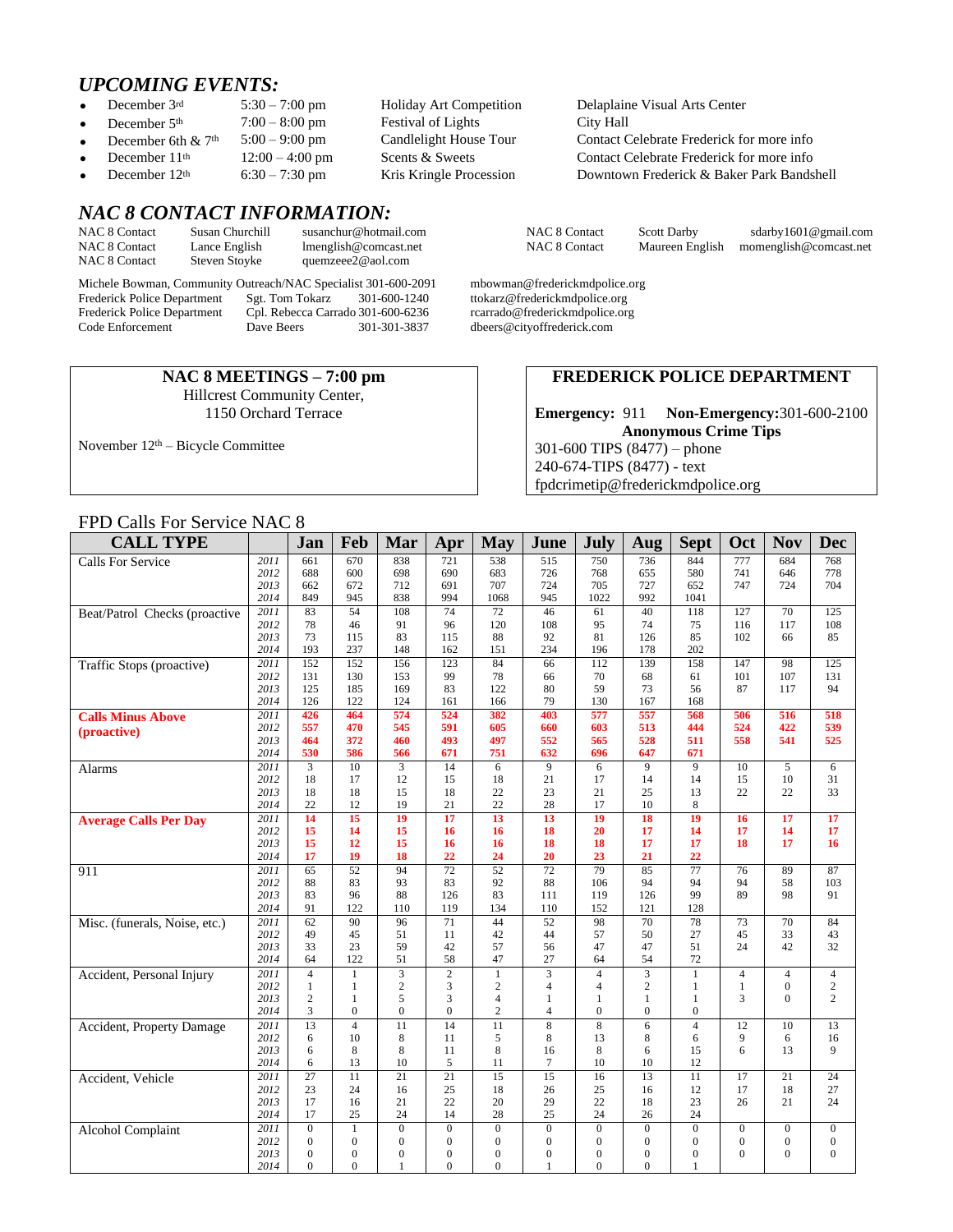| Assault                                      | 2011         | 3                                  | 3                                    | $\overline{4}$                       | 4                                         | $\mathbf{1}$                         | $\overline{c}$                              | 3                                    | 3                                    | 5                                           | 1                                    | $\mathfrak{Z}$                       | $\mathbf{1}$                       |
|----------------------------------------------|--------------|------------------------------------|--------------------------------------|--------------------------------------|-------------------------------------------|--------------------------------------|---------------------------------------------|--------------------------------------|--------------------------------------|---------------------------------------------|--------------------------------------|--------------------------------------|------------------------------------|
|                                              | 2012         | $\overline{4}$                     | 1                                    | 3                                    | $\overline{c}$                            | $\overline{4}$                       | 4                                           | $\overline{4}$                       | 5                                    | $\boldsymbol{7}$                            | $\overline{4}$                       | $\sqrt{5}$                           | $\sqrt{2}$                         |
|                                              | 2013<br>2014 | $\overline{c}$<br>3                | $\overline{4}$<br>4                  | $\overline{4}$<br>$\mathbf{1}$       | $\mathbf{1}$<br>3                         | 3<br>6                               | 3<br>3                                      | 3<br>10                              | 9<br>1                               | 8<br>5                                      | 1                                    | 3                                    | $\mathbf{1}$                       |
| Burglary, B&E in Progress                    | 2011         | $\mathbf{0}$                       | $\mathbf{0}$                         | $\boldsymbol{0}$                     | $\overline{0}$                            | $\boldsymbol{0}$                     | $\overline{0}$                              | $\overline{0}$                       | $\mathbf{0}$                         | $\boldsymbol{0}$                            | $\overline{0}$                       | $\boldsymbol{0}$                     | $\boldsymbol{0}$                   |
|                                              | 2012         | $\mathbf{0}$                       | $\mathbf{0}$                         | $\boldsymbol{0}$                     | $\overline{0}$                            | $\boldsymbol{0}$                     | $\boldsymbol{0}$                            | $\mathbf{0}$                         | $\mathbf{0}$                         | $\boldsymbol{0}$                            | $\mathbf{0}$                         | $\boldsymbol{0}$                     | $\boldsymbol{0}$                   |
|                                              | 2013<br>2014 | $\mathbf{0}$<br>$\mathbf{0}$       | $\mathbf{0}$<br>$\mathbf{0}$         | $\boldsymbol{0}$<br>$\boldsymbol{0}$ | $\boldsymbol{0}$<br>$\overline{0}$        | $\boldsymbol{0}$<br>$\boldsymbol{0}$ | $\boldsymbol{0}$<br>$\boldsymbol{0}$        | $\mathbf{0}$<br>$\mathbf{0}$         | $\mathbf{0}$<br>$\mathbf{0}$         | $\boldsymbol{0}$<br>3                       | 1                                    | $\mathbf{0}$                         | $\mathbf{1}$                       |
| <b>Burglary</b> , Commercial                 | 2011         | $\boldsymbol{0}$                   | $\boldsymbol{0}$                     | $\mathbf{1}$                         | $\overline{0}$                            | $\overline{0}$                       | $\overline{0}$                              | $\mathbf{0}$                         | $\boldsymbol{0}$                     | $\overline{0}$                              | $\boldsymbol{0}$                     | $\boldsymbol{0}$                     | $\mathbf{0}$                       |
|                                              | 2012         | $\mathbf{0}$                       | 1                                    | $\mathbf{0}$                         | $\boldsymbol{0}$                          | $\mathbf{1}$                         | $\mathbf{0}$                                | $\mathbf{1}$                         | $\mathbf{0}$                         | $\boldsymbol{0}$                            | 1                                    | $\mathbf{1}$                         | $\boldsymbol{0}$                   |
|                                              | 2013         | $\boldsymbol{0}$                   | $\boldsymbol{0}$                     | $\mathbf{1}$                         | $\mathbf{1}$                              | $\mathbf{1}$                         | $\boldsymbol{0}$                            | $\boldsymbol{0}$                     | $\overline{2}$                       | $\boldsymbol{0}$                            | $\mathbf{1}$                         | $\boldsymbol{0}$                     | $\mathbf{0}$                       |
| <b>Burglary</b> , Residential                | 2014<br>2011 | $\overline{c}$<br>$\overline{2}$   | $\boldsymbol{0}$<br>$\overline{2}$   | $\boldsymbol{0}$<br>$\mathbf{1}$     | $\overline{c}$<br>$\overline{1}$          | $\mathbf{1}$<br>$\mathbf{1}$         | 1<br>$\overline{\mathbf{3}}$                | $\mathbf{1}$<br>$\overline{0}$       | 1<br>$\overline{c}$                  | 1<br>$\overline{4}$                         | 1                                    | $\overline{4}$                       | $\mathbf{1}$                       |
|                                              | 2012         | $\mathbf{0}$                       | $\overline{c}$                       | $\overline{c}$                       | 3                                         | $\mathbf{1}$                         | $\sqrt{2}$                                  | $\mathbf{1}$                         | $\boldsymbol{0}$                     | 3                                           | $\boldsymbol{0}$                     | $\mathfrak{Z}$                       | $\mathbf{1}$                       |
|                                              | 2013         | $\mathbf{0}$                       | $\mathbf{1}$                         | $\mathbf{1}$                         | 5                                         | 3                                    | $\overline{c}$                              | $\sqrt{2}$                           | 3                                    | $\mathbf{1}$                                | $\theta$                             | $\sqrt{2}$                           | $\overline{\mathbf{4}}$            |
|                                              | 2014<br>2011 | $\overline{c}$<br>5                | $\boldsymbol{0}$<br>$\overline{4}$   | 1<br>$\sqrt{6}$                      | $\overline{c}$<br>7                       | $\boldsymbol{0}$<br>$\overline{3}$   | 3<br>5                                      | 4<br>11                              | $\overline{c}$<br>9                  | $\boldsymbol{0}$<br>6                       | 12                                   | $\overline{5}$                       | $\overline{3}$                     |
| <b>Destruction of Property</b><br>/Vandalism | 2012         | 5                                  | $\mathfrak{2}$                       | $\mathbf{2}$                         | 6                                         | 8                                    | 6                                           | 8                                    | $\overline{c}$                       | 7                                           | 8                                    | $\overline{4}$                       | 6                                  |
|                                              | 2013         | $\overline{4}$                     | $\overline{4}$                       | 5                                    | 7                                         | $\overline{4}$                       | 6                                           | 12                                   | $\overline{7}$                       | 12                                          | 8                                    | 8                                    | 12                                 |
|                                              | 2014         | 6                                  | 7                                    | 6                                    | 8                                         | 6                                    | 3                                           | 11                                   | 10                                   | 6                                           |                                      |                                      |                                    |
| <b>Discharging Firearm</b>                   | 2011<br>2012 | $\mathbf{0}$<br>$\mathbf{0}$       | $\overline{0}$<br>$\mathbf{0}$       | $\mathbf{1}$<br>$\mathbf{0}$         | $\overline{2}$<br>$\boldsymbol{0}$        | $\overline{0}$<br>$\boldsymbol{0}$   | $\overline{0}$<br>$\boldsymbol{0}$          | $\overline{0}$<br>$\mathbf{0}$       | $\mathbf{0}$<br>$\boldsymbol{0}$     | $\boldsymbol{0}$<br>$\mathbf{1}$            | $\boldsymbol{0}$<br>$\boldsymbol{0}$ | $\boldsymbol{0}$<br>$\boldsymbol{0}$ | $\mathbf{0}$<br>6                  |
|                                              | 2013         | $\mathbf{0}$                       | $\overline{0}$                       | $\overline{0}$                       | $\overline{0}$                            | $\mathbf{1}$                         | $\mathbf{1}$                                | $\overline{0}$                       | 1                                    | $\mathbf{0}$                                | $\theta$                             | $\overline{c}$                       | $\overline{0}$                     |
|                                              | 2014         | 1                                  | $\boldsymbol{0}$                     | $\overline{2}$                       | 3                                         | $\boldsymbol{0}$                     | $\overline{4}$                              | 1                                    | $\boldsymbol{0}$                     | $\boldsymbol{2}$                            |                                      |                                      |                                    |
| <b>Disorderly Conduct</b>                    | 2011<br>2012 | $\mathbf{1}$<br>3                  | $\boldsymbol{0}$                     | $\overline{2}$<br>$\mathbf{1}$       | $\overline{c}$                            | $\overline{2}$<br>$\overline{c}$     | $\mathbf{1}$<br>$\overline{c}$              | $\mathbf{1}$<br>$\boldsymbol{0}$     | 1<br>$\overline{c}$                  | $\overline{\mathbf{3}}$<br>$\boldsymbol{0}$ | 1<br>$\boldsymbol{0}$                | $\mathbf{1}$<br>$\mathfrak{Z}$       | 1<br>$\boldsymbol{0}$              |
| /Disturbance/ Fights                         | 2013         | $\mathbf{0}$                       | 1<br>$\mathbf{0}$                    | $\overline{2}$                       | $\overline{c}$                            | $\overline{c}$                       | $\overline{c}$                              | 1                                    | $\overline{c}$                       | $\boldsymbol{0}$                            | 1                                    | $\mathbf{0}$                         | $\mathbf{1}$                       |
|                                              | 2014         | $\mathbf{0}$                       | 2                                    | $\overline{c}$                       | $\overline{\mathbf{c}}$                   | $\mathbf{1}$                         | $\overline{\mathbf{c}}$                     | 3                                    | $\overline{c}$                       | 5                                           |                                      |                                      |                                    |
| Domestic Assault/Dispute                     | 2011         | $\overline{\mathbf{3}}$            | $\overline{0}$                       | $\mathbf{1}$                         | $\overline{2}$                            | $\overline{\mathbf{3}}$              | $\mathbf{1}$                                | $\overline{2}$                       | $\mathbf{1}$                         | $\overline{2}$                              | $\mathbf{2}$                         | $\overline{4}$                       | $\overline{2}$                     |
|                                              | 2012<br>2013 | $\overline{c}$<br>3                | 1<br>1                               | $\mathbf{1}$<br>$\boldsymbol{0}$     | 6<br>$\overline{4}$                       | $\boldsymbol{0}$<br>$\mathbf{2}$     | 3<br>$\mathbf{1}$                           | 3<br>$\mathbf{1}$                    | 3<br>$\mathbf{0}$                    | $\mathbf{1}$<br>$\overline{2}$              | 1<br>$\Omega$                        | $\mathfrak{Z}$<br>3                  | 6<br>$\boldsymbol{0}$              |
|                                              | 2014         | $\boldsymbol{0}$                   | $\mathbf{1}$                         | 3                                    | $\mathbf{1}$                              | $\overline{4}$                       | $\mathbf{1}$                                | $\mathbf{1}$                         | 3                                    | $\boldsymbol{0}$                            |                                      |                                      |                                    |
| <b>Drug Complaint</b>                        | 2011         | $\mathbf{1}$                       | $\overline{0}$                       | $\boldsymbol{0}$                     | $\overline{0}$                            | $\boldsymbol{0}$                     | $\mathbf{0}$                                | $\mathbf{1}$                         | $\overline{0}$                       | $\boldsymbol{0}$                            | 1                                    | $\mathbf{1}$                         | $\mathbf{1}$                       |
|                                              | 2012         | $\mathbf{0}$                       | 1                                    | $\boldsymbol{0}$                     | $\boldsymbol{0}$                          | $\boldsymbol{0}$                     | $\boldsymbol{0}$                            | $\boldsymbol{0}$                     | $\boldsymbol{0}$                     | $\boldsymbol{0}$                            | 0                                    | $\mathbf{1}$                         | $\mathbf{0}$                       |
|                                              | 2013<br>2014 | $\mathfrak{2}$<br>$\overline{c}$   | $\mathbf{0}$<br>$\overline{0}$       | $\boldsymbol{0}$<br>$\mathbf{1}$     | 2<br>$\overline{0}$                       | 3<br>$\overline{0}$                  | $\boldsymbol{0}$<br>$\overline{\mathbf{c}}$ | $\boldsymbol{0}$<br>$\mathbf{1}$     | $\overline{2}$<br>1                  | $\boldsymbol{0}$<br>1                       | 1                                    | $\mathbf{1}$                         | $\mathbf{1}$                       |
| Graffiti                                     | 2011         | $\mathbf{0}$                       | $\overline{0}$                       | $\overline{2}$                       | $\mathbf{1}$                              | $\overline{0}$                       | $\overline{2}$                              | $\mathbf{0}$                         | $\mathbf{0}$                         | $\overline{0}$                              | $\overline{0}$                       | $\overline{0}$                       | $\mathbf{0}$                       |
|                                              | 2012         | $\mathbf{0}$                       | $\overline{c}$                       | $\boldsymbol{0}$                     | 1                                         | $\boldsymbol{0}$                     | $\boldsymbol{0}$                            | 3                                    | $\boldsymbol{0}$                     | $\mathbf{1}$                                | $\boldsymbol{0}$                     | $\boldsymbol{0}$                     | $\boldsymbol{0}$                   |
|                                              | 2013<br>2014 | $\mathbf{0}$<br>$\boldsymbol{0}$   | $\overline{4}$<br>$\mathbf{0}$       | 5<br>$\boldsymbol{0}$                | $\overline{0}$<br>3                       | $\boldsymbol{0}$<br>5                | $\mathbf{1}$<br>$\mathbf{0}$                | $\mathbf{0}$<br>$\mathbf{1}$         | $\mathbf{0}$<br>$\overline{4}$       | $\boldsymbol{0}$<br>$\boldsymbol{0}$        | $\mathbf{0}$                         | $\boldsymbol{0}$                     | $\boldsymbol{0}$                   |
| Hit and Run, Personal Injury /               | 2011         | $\overline{4}$                     | 3                                    | 5                                    | 3                                         | $\overline{4}$                       | $\overline{c}$                              | $\overline{4}$                       | 3                                    | 5                                           | $\overline{4}$                       | $\boldsymbol{7}$                     | $\,1\,$                            |
| Property Damage                              | 2012         | 5                                  | 5                                    | $\overline{4}$                       | 4                                         | $\tau$                               | $\tau$                                      | $\overline{4}$                       | $\overline{2}$                       | $\mathbf{1}$                                | 3                                    | 9                                    | 3                                  |
|                                              | 2013         | 5                                  | $\overline{4}$                       | $\overline{4}$                       | 6                                         | 3                                    | 8                                           | $\tau$                               | $\overline{4}$                       | $\overline{4}$                              | $\overline{0}$                       | $\overline{c}$                       | 8                                  |
| Homicide                                     | 2014<br>2011 | 4<br>$\mathbf{0}$                  | 3<br>$\overline{0}$                  | 9<br>$\overline{0}$                  | $\overline{c}$<br>$\overline{0}$          | 5<br>$\overline{0}$                  | 4<br>$\overline{0}$                         | 4<br>$\mathbf{1}$                    | 6<br>$\mathbf{0}$                    | 4<br>$\overline{0}$                         | $\overline{0}$                       | $\overline{0}$                       | $\overline{0}$                     |
|                                              | 2012         | $\boldsymbol{0}$                   | $\mathbf{0}$                         | $\boldsymbol{0}$                     | $\boldsymbol{0}$                          | $\boldsymbol{0}$                     | $\boldsymbol{0}$                            | $\boldsymbol{0}$                     | $\mathbf{0}$                         | $\boldsymbol{0}$                            | $\mathbf{0}$                         | $\boldsymbol{0}$                     | $\boldsymbol{0}$                   |
|                                              | 2013         | $\mathbf{0}$                       | $\boldsymbol{0}$                     | $\boldsymbol{0}$                     | $\overline{0}$                            | $\boldsymbol{0}$                     | $\boldsymbol{0}$                            | $\mathbf{0}$                         | $\mathbf{0}$                         | $\boldsymbol{0}$                            | $\mathbf{0}$                         | $\mathbf{1}$                         | $\boldsymbol{0}$                   |
|                                              | 2014         | $\boldsymbol{0}$<br>$\overline{7}$ | $\boldsymbol{0}$<br>$\overline{4}$   | $\boldsymbol{0}$                     | $\boldsymbol{0}$<br>12                    | $\boldsymbol{0}$                     | $\boldsymbol{0}$                            | $\boldsymbol{0}$<br>7                | $\boldsymbol{0}$<br>14               | $\boldsymbol{0}$<br>13                      |                                      |                                      |                                    |
| Juvenile Complaints                          | 2011<br>2012 | 9                                  | $\overline{4}$                       | 12<br>8                              | 11                                        | 8<br>9                               | 16<br>13                                    | 8                                    | 6                                    | $\overline{2}$                              | 10<br>9                              | 9<br>3                               | $\boldsymbol{7}$<br>5              |
|                                              | 2013         | 3                                  | 3                                    | 3                                    | 3                                         | 1                                    | 5                                           | $\tau$                               | 8                                    | $\tau$                                      | 10                                   | 9                                    | $\overline{c}$                     |
|                                              | 2014         | 2                                  | 2                                    | 1                                    | 8                                         | 9                                    | 9                                           | 17                                   | 12                                   | 8                                           |                                      |                                      |                                    |
| Noise Complaint                              | 2011<br>2012 | $\boldsymbol{0}$<br>$\Omega$       | $\overline{0}$<br>1                  | $\overline{0}$<br>$\overline{0}$     | $\overline{0}$<br>$\overline{0}$          | $\overline{0}$<br>$\overline{0}$     | $\mathbf{1}$<br>$\overline{0}$              | $\mathbf{0}$<br>$\overline{0}$       | $\boldsymbol{0}$<br>$\Omega$         | $\overline{0}$<br>$\overline{0}$            | $\boldsymbol{0}$<br>$\theta$         | $\boldsymbol{0}$<br>$\mathbf{0}$     | $\boldsymbol{0}$<br>$\overline{0}$ |
|                                              | 2013         | $\boldsymbol{0}$                   | $\boldsymbol{0}$                     | $\boldsymbol{0}$                     | $\boldsymbol{0}$                          | $\boldsymbol{0}$                     | $\boldsymbol{0}$                            | $\boldsymbol{0}$                     | $\boldsymbol{0}$                     | $\boldsymbol{0}$                            | $\boldsymbol{0}$                     | $\boldsymbol{0}$                     | $\boldsymbol{0}$                   |
|                                              | 2014         | $\mathbf{0}$                       | $\boldsymbol{0}$                     | $\boldsymbol{0}$                     | $\boldsymbol{0}$                          | $\boldsymbol{0}$                     | $\boldsymbol{0}$                            | $\boldsymbol{0}$                     | $\boldsymbol{0}$                     | $\boldsymbol{0}$                            |                                      |                                      |                                    |
| Parking Complaint/Violations                 | 2011         | $\mathbf{0}$                       | $\overline{4}$                       | $\overline{\mathbf{3}}$              | $\mathbf{1}$                              | $\overline{0}$                       | $\mathbf{1}$                                | $\overline{0}$                       | $\mathbf{1}$                         | $\overline{3}$                              | 1                                    | $\overline{2}$                       | $\mathbf{0}$                       |
|                                              | 2012<br>2013 | $\mathbf{0}$<br>$\mathbf{0}$       | $\mathbf{1}$<br>$\boldsymbol{0}$     | $\boldsymbol{0}$<br>$\boldsymbol{0}$ | 1<br>$\boldsymbol{0}$                     | 3<br>$\boldsymbol{0}$                | $\boldsymbol{0}$<br>$\mathbf{1}$            | $\sqrt{2}$<br>$\mathbf{1}$           | $\mathbf{1}$<br>$\boldsymbol{0}$     | $\mathbf{1}$<br>$\boldsymbol{0}$            | $\boldsymbol{0}$<br>$\mathbf{0}$     | $\boldsymbol{0}$<br>$\boldsymbol{0}$ | $\mathbf{1}$<br>$\boldsymbol{0}$   |
|                                              | 2014         | $\mathbf{0}$                       | 3                                    | 3                                    | $\boldsymbol{0}$                          | $\mathbf{1}$                         | $\mathbf{1}$                                | $\boldsymbol{0}$                     | 2                                    | $\boldsymbol{0}$                            |                                      |                                      |                                    |
| Robbery, Armed                               | 2011         | $\mathbf{0}$                       | $\overline{0}$                       | $\overline{0}$                       | $\overline{0}$                            | $\,1\,$                              | $\overline{0}$                              | $\mathbf{1}$                         | $\overline{2}$                       | $\overline{0}$                              | $\mathbf{1}$                         | $\mathbf{1}$                         | $\boldsymbol{0}$                   |
|                                              | 2012<br>2013 | $\mathbf{0}$<br>$\mathbf{0}$       | $\boldsymbol{0}$<br>$\mathbf{1}$     | $\boldsymbol{0}$<br>$\boldsymbol{0}$ | $\boldsymbol{0}$<br>1                     | $\boldsymbol{0}$<br>$\mathbf{1}$     | $\mathbf{1}$<br>$\mathbf{1}$                | $\boldsymbol{0}$<br>$\boldsymbol{0}$ | $\boldsymbol{0}$<br>$\boldsymbol{0}$ | $\mathbf{1}$<br>$\mathbf{1}$                | 1<br>$\boldsymbol{0}$                | $\mathbf{1}$<br>$\boldsymbol{0}$     | $\mathbf{1}$<br>$\mathbf{1}$       |
|                                              | 2014         | $\boldsymbol{0}$                   | $\boldsymbol{0}$                     | $\boldsymbol{0}$                     | $\,1$                                     | $\boldsymbol{0}$                     | $\boldsymbol{0}$                            | $\boldsymbol{0}$                     | $\boldsymbol{0}$                     | $\boldsymbol{0}$                            |                                      |                                      |                                    |
| Robbery - In Progress /                      | 2011         | $\mathbf{0}$                       | $\overline{0}$                       | $\overline{0}$                       | $\overline{0}$                            | $\overline{0}$                       | $\overline{0}$                              | $\mathbf{1}$                         | $\overline{0}$                       | $\boldsymbol{0}$                            | $\boldsymbol{0}$                     | $\boldsymbol{0}$                     | $\boldsymbol{0}$                   |
| Occurred Earlier                             | 2012         | $\boldsymbol{0}$                   | $\boldsymbol{0}$<br>$\boldsymbol{0}$ | $\boldsymbol{0}$<br>$\mathbf{0}$     | $\boldsymbol{0}$                          | $\boldsymbol{0}$<br>$\boldsymbol{0}$ | $\boldsymbol{0}$                            | $\mathfrak{Z}$<br>$\boldsymbol{0}$   | $\boldsymbol{0}$                     | $\sqrt{2}$                                  | $\boldsymbol{2}$<br>1                | $\boldsymbol{0}$                     | $\mathbf{1}$<br>$\boldsymbol{0}$   |
|                                              | 2013<br>2014 | 3<br>$\overline{4}$                | $\boldsymbol{0}$                     | $\boldsymbol{0}$                     | $\boldsymbol{0}$<br>$\mathbf{1}$          | $\boldsymbol{0}$                     | $\mathbf{1}$<br>$\boldsymbol{0}$            | $\boldsymbol{0}$                     | $\boldsymbol{0}$<br>1                | $\,1$<br>$\sqrt{2}$                         |                                      | $\mathbf{1}$                         |                                    |
| Robbery, Strong Arm                          | 2011         | $\boldsymbol{0}$                   | $\overline{2}$                       | $\overline{0}$                       | $\mathbf{1}$                              | $\overline{0}$                       | $\,1$                                       | $\overline{2}$                       | $\boldsymbol{0}$                     | $\overline{0}$                              | $\boldsymbol{0}$                     | $\mathbf{1}$                         | $\boldsymbol{0}$                   |
|                                              | 2012         | $\mathbf{0}$                       | $\boldsymbol{0}$                     | $\boldsymbol{0}$                     | $\boldsymbol{0}$                          | $\boldsymbol{0}$                     | $\boldsymbol{0}$                            | $\boldsymbol{0}$                     | $\boldsymbol{0}$                     | $\boldsymbol{0}$                            | $\boldsymbol{0}$                     | $\boldsymbol{0}$                     | $\boldsymbol{0}$                   |
|                                              | 2013<br>2014 | $\mathbf{0}$<br>$\boldsymbol{0}$   | $\boldsymbol{0}$<br>$\boldsymbol{0}$ | $\boldsymbol{0}$<br>$\boldsymbol{0}$ | $\boldsymbol{0}$<br>$\boldsymbol{0}$      | $\boldsymbol{0}$<br>$\boldsymbol{0}$ | $\boldsymbol{0}$<br>$\boldsymbol{0}$        | $\boldsymbol{0}$<br>$\boldsymbol{0}$ | $\boldsymbol{0}$<br>$\boldsymbol{0}$ | $\boldsymbol{0}$<br>$\boldsymbol{0}$        | $\boldsymbol{0}$                     | $\boldsymbol{0}$                     | $\boldsymbol{0}$                   |
| Sex Offense / Rape                           | 2011         | $\overline{\mathbf{3}}$            | $\overline{0}$                       | $\overline{0}$                       | $\mathbf{1}$                              | $\overline{0}$                       | $\overline{1}$                              | $\overline{0}$                       | $\overline{2}$                       | $\,1$                                       | $\mathbf{2}$                         | $\overline{2}$                       | $\mathbf{1}$                       |
|                                              | 2012         | $\mathbf{1}$                       | $\boldsymbol{0}$                     | $\boldsymbol{0}$                     | $\mathbf{1}$                              | 3                                    | $\sqrt{2}$                                  | $\mathbf{1}$                         | $\mathbf{1}$                         | $\mathbf{1}$                                | $\boldsymbol{0}$                     | $\boldsymbol{0}$                     | $\mathbf{1}$                       |
|                                              | 2013         | $\mathbf{0}$                       | $\mathfrak{Z}$                       | $\mathbf{1}$                         | $\boldsymbol{0}$                          | $\mathbf{1}$                         | $\,1$                                       | $\boldsymbol{0}$                     | $\boldsymbol{0}$                     | $\boldsymbol{0}$                            | 1                                    | $\boldsymbol{0}$                     | $1\,$                              |
|                                              | 2014<br>2011 | $\mathbf{1}$<br>$\boldsymbol{0}$   | $\,1$<br>$\overline{0}$              | $\boldsymbol{0}$<br>$\overline{0}$   | $\overline{\mathbf{c}}$<br>$\overline{0}$ | $\boldsymbol{0}$<br>$\overline{0}$   | $\mathbf{1}$<br>$\overline{0}$              | $\mathfrak{Z}$<br>$\overline{0}$     | $\sqrt{2}$<br>$\boldsymbol{0}$       | $\sqrt{2}$<br>$\overline{0}$                | $\boldsymbol{0}$                     | $\overline{0}$                       | $\boldsymbol{0}$                   |
| Shooting                                     | 2012         | $\mathbf{0}$                       | $\boldsymbol{0}$                     | $\boldsymbol{0}$                     | $\boldsymbol{0}$                          | $\boldsymbol{0}$                     | $\boldsymbol{0}$                            | $\boldsymbol{0}$                     | $\boldsymbol{0}$                     | $\mathbf{1}$                                | $\boldsymbol{0}$                     | $\boldsymbol{0}$                     | $\mathbf{1}$                       |
|                                              | 2013         | $\mathbf{0}$                       | $\boldsymbol{0}$                     | $\boldsymbol{0}$                     | $\boldsymbol{0}$                          | $\boldsymbol{0}$                     | $\boldsymbol{0}$                            | $\boldsymbol{0}$                     | $\boldsymbol{0}$                     | $\boldsymbol{0}$                            | $\overline{0}$                       | $\boldsymbol{0}$                     | $\boldsymbol{0}$                   |
|                                              | 2014         | $\mathbf{0}$                       | $\boldsymbol{0}$                     | $\mathbf{1}$                         | $\mathbf{1}$                              | $\boldsymbol{0}$                     | $\boldsymbol{0}$                            | $\boldsymbol{0}$                     | $\boldsymbol{0}$                     | $\boldsymbol{0}$                            |                                      |                                      |                                    |
| Stabbing                                     | 2011<br>2012 | $\mathbf{0}$<br>$\mathbf{0}$       | $\overline{0}$<br>$\mathbf{1}$       | $\overline{0}$<br>$\boldsymbol{0}$   | $\overline{0}$<br>$\mathbf{1}$            | $\overline{0}$<br>$\boldsymbol{0}$   | $\overline{0}$<br>$\boldsymbol{0}$          | $\mathbf{1}$<br>$\boldsymbol{0}$     | $\boldsymbol{0}$<br>$\boldsymbol{0}$ | $\mathbf{1}$<br>$\mathbf{1}$                | $\boldsymbol{0}$<br>1                | $\boldsymbol{0}$<br>$\boldsymbol{0}$ | $\mathbf{1}$<br>$\mathbf{1}$       |
|                                              | 2013         | $\boldsymbol{0}$                   | $\boldsymbol{0}$                     | $\boldsymbol{0}$                     | $\boldsymbol{0}$                          | $\boldsymbol{0}$                     | $\boldsymbol{0}$                            | $\boldsymbol{0}$                     | $\boldsymbol{0}$                     | $\boldsymbol{0}$                            | $\overline{0}$                       | $\boldsymbol{0}$                     | $\boldsymbol{0}$                   |
|                                              | 2014         | $\mathbf{0}$                       | $\boldsymbol{0}$                     | $\boldsymbol{0}$                     | $\boldsymbol{0}$                          | $\boldsymbol{0}$                     | $\boldsymbol{0}$                            | $\mathbf{1}$                         | $\boldsymbol{0}$                     | $\boldsymbol{0}$                            |                                      |                                      |                                    |
| Suspicious Activity/Person/                  | 2011         | $\overline{35}$                    | $\overline{38}$                      | $\overline{51}$                      | $\overline{54}$                           | $\overline{33}$                      | $\overline{35}$                             | $\overline{58}$                      | $\overline{77}$                      | 61                                          | $\overline{42}$                      | $\overline{36}$                      | 45                                 |
| Situation/Vehicle                            | 2012         | 39                                 | 37                                   | 47                                   | 33                                        | 40                                   | 42                                          | 44                                   | 34                                   | 37                                          | 46                                   | 39                                   | 37                                 |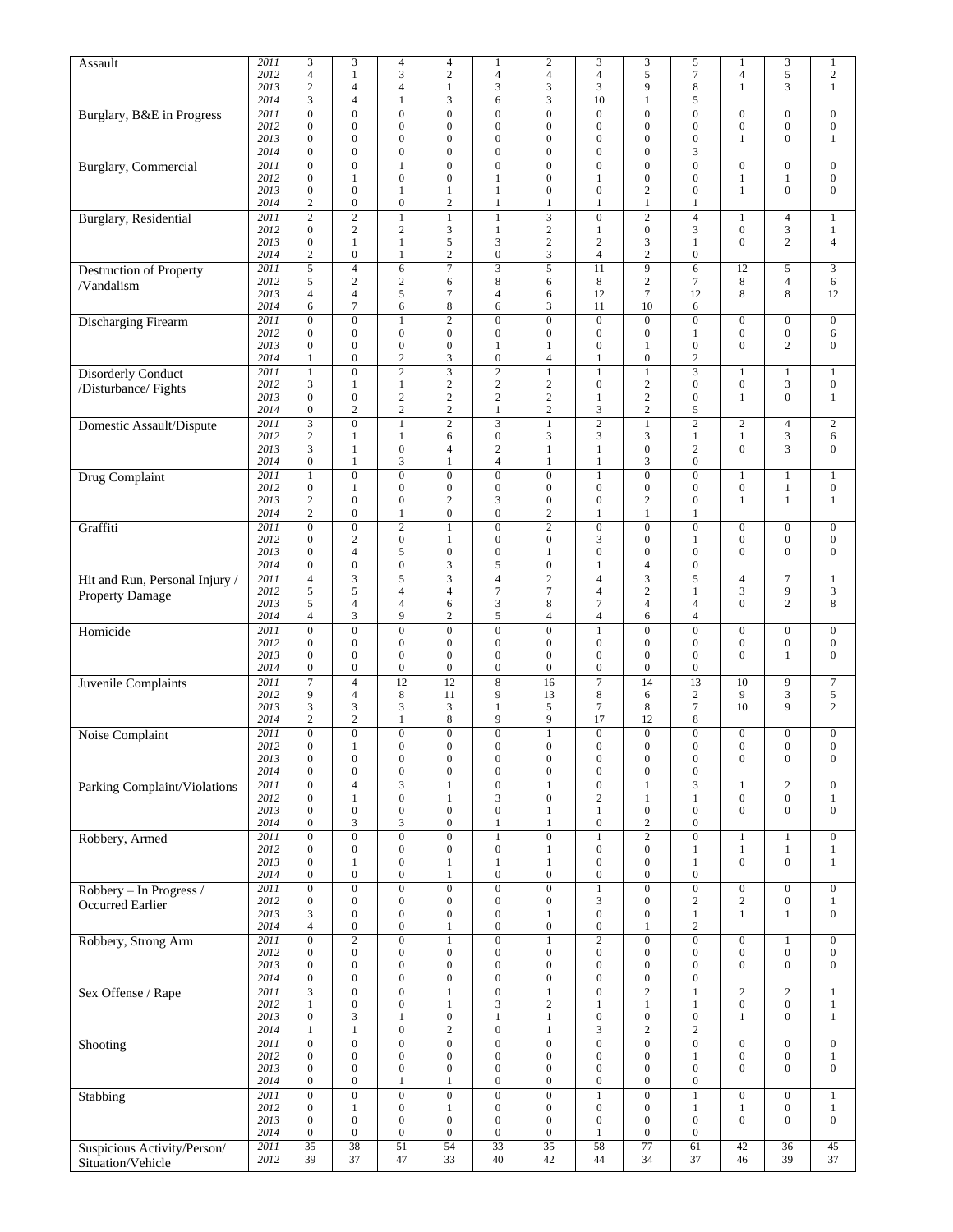|                            | 2013 | 24       | 23           | 29             | 25           | 51           | 35            | 54             | 37       | 37             | 27            | 35       | 21             |
|----------------------------|------|----------|--------------|----------------|--------------|--------------|---------------|----------------|----------|----------------|---------------|----------|----------------|
|                            | 2014 | 63       | 37           | 50             | 67           | 60           | 55            | 43             | 60       | 67             |               |          |                |
| Tampering With A Vehicle   | 2011 |          | $\Omega$     | $\Omega$       |              |              |               |                | $\theta$ | $\mathbf{0}$   |               | $\Omega$ | $\Omega$       |
|                            | 2012 |          | $\Omega$     | $\Omega$       |              |              |               | 3              |          |                |               |          |                |
|                            | 2013 | 3        | $\Omega$     | $\Omega$       |              |              | $\theta$      | 5              | $\theta$ |                | 4             | $\theta$ |                |
|                            | 2014 | 0        | $\Omega$     | $\mathbf{0}$   | $\mathbf{0}$ |              |               |                | 4        |                |               |          |                |
| Theft                      | 2011 | 10       | 8            | 11             | 10           | 8            | 4             | 22             | 17       | 16             | 6             | 11       | 9              |
|                            | 2012 |          |              | 12             | 11           | 12           | 17            | 19             | 25       | 8              | 14            | 21       | 13             |
|                            | 2013 | 0        | 9            | 10             | 3            | $\lambda$    | 21            | 22             | 15       | 15             | 11            | Ξ        | 12             |
|                            | 2014 |          | 10           | 8              | 13           | 10           | 16            | 15             | 21       | 15             |               |          |                |
| Vehicle Theft              | 2011 | 3        | 3            | 2              |              | $\Omega$     | $\mathbf{0}$  | $\overline{2}$ |          | $\overline{2}$ |               |          | $\mathbf{0}$   |
|                            | 2012 |          |              | $\mathbf{0}$   |              |              | $\mathcal{L}$ | ↑              |          | $\mathbf{0}$   | $\sim$<br>3   |          |                |
|                            | 2013 |          | $\mathbf{0}$ | 4              | $\mathbf{0}$ |              |               | $\mathbf{0}$   | $\Omega$ | $\mathbf{0}$   | $\mathcal{L}$ |          | $\Omega$       |
|                            | 2014 | ↑        | $\mathbf{0}$ | $\mathbf{0}$   | $\mathbf{0}$ | $\mathbf{0}$ | $\mathbf{0}$  | $\mathbf{0}$   | $\theta$ | $\overline{2}$ |               |          |                |
| Weapon Complaint/Violation | 2011 | $\Omega$ | $\Omega$     | $\Omega$       |              | $\Omega$     | $\Omega$      | $\Omega$       | $\theta$ |                |               | $\Omega$ | $\overline{c}$ |
|                            | 2012 | 0        | $\Omega$     | $\mathbf{0}$   |              |              | $\mathbf{0}$  | $\Omega$       | $\theta$ |                |               | $\theta$ |                |
|                            | 2013 | 0        |              | $\Omega$       | $\Omega$     |              | $\theta$      | $\Omega$       | $\Omega$ |                | $\theta$      | $\Omega$ | $\Omega$       |
|                            | 2014 | 0        |              | $\overline{2}$ |              |              |               | $\mathbf{0}$   | $\theta$ | $\mathbf{0}$   |               |          |                |

| <b>ARRESTS</b>                         |              | Jan                                     | Feb                                | Mar                                  | Apr                                  | <b>May</b>                           | June                                 | July                                 | Aug                                  | <b>Sept</b>                        | Oct                                  | <b>Nov</b>                           | <b>Dec</b>                           |
|----------------------------------------|--------------|-----------------------------------------|------------------------------------|--------------------------------------|--------------------------------------|--------------------------------------|--------------------------------------|--------------------------------------|--------------------------------------|------------------------------------|--------------------------------------|--------------------------------------|--------------------------------------|
| Accident, PD/PI                        | 2011         | 1                                       | $\mathbf{0}$                       | 1                                    | 3                                    | 1                                    | $\boldsymbol{0}$                     | $\boldsymbol{0}$                     | $\boldsymbol{0}$                     | $\boldsymbol{0}$                   | $\overline{0}$                       | $\boldsymbol{0}$                     | 1                                    |
|                                        | 2012         | $\overline{0}$                          | $\mathbf{1}$                       | $\mathbf{1}$                         | $\mathbf{1}$                         | $\boldsymbol{0}$                     | $\overline{0}$                       | $\mathbf{1}$                         | $\mathbf{1}$                         | $\mathbf{0}$                       | 1                                    | 1                                    | $\mathbf{1}$                         |
|                                        | 2013<br>2014 | $\boldsymbol{0}$<br>$\mathbf{0}$        | $\boldsymbol{0}$<br>$\overline{0}$ | $\overline{0}$<br>$\boldsymbol{0}$   | $\mathbf{0}$<br>$\boldsymbol{0}$     | $\boldsymbol{0}$<br>$\mathbf{1}$     | 1<br>$\mathbf{1}$                    | 1<br>$\boldsymbol{0}$                | $\boldsymbol{0}$<br>$\mathbf{0}$     | $\boldsymbol{0}$<br>$\mathbf{1}$   | 1                                    | $\mathbf{0}$                         | $\overline{0}$                       |
| Assault                                | 2011         | $\overline{0}$                          | $\boldsymbol{0}$                   | $\boldsymbol{0}$                     | $\mathbf{0}$                         | $\boldsymbol{0}$                     | $\mathbf{0}$                         | $\mathbf{0}$                         | $\mathbf{0}$                         | $\mathbf{1}$                       | $\overline{0}$                       | $\boldsymbol{0}$                     | $\boldsymbol{0}$                     |
|                                        | 2012         | $\overline{0}$                          | $\overline{0}$                     | $\overline{0}$                       | $\mathbf{0}$                         | $\mathbf{0}$                         | $\mathbf{0}$                         | $\mathbf{1}$                         | $\mathbf{0}$                         | $\mathbf{0}$                       | $\overline{c}$                       | $\mathbf{1}$                         | $\boldsymbol{0}$                     |
|                                        | 2013         | $\boldsymbol{0}$                        | $\boldsymbol{0}$                   | $\boldsymbol{0}$                     | 1                                    | 1                                    | 1                                    | $\boldsymbol{0}$                     | 3                                    | $\boldsymbol{0}$                   | $\mathbf{1}$                         | $\mathbf{1}$                         | $\mathbf{0}$                         |
|                                        | 2014<br>2011 | $\mathbf{0}$<br>$\boldsymbol{0}$        | 1<br>$\boldsymbol{0}$              | $\boldsymbol{0}$<br>$\boldsymbol{0}$ | $\boldsymbol{0}$<br>$\overline{0}$   | $\boldsymbol{0}$<br>$\boldsymbol{0}$ | $\boldsymbol{0}$<br>1                | $\boldsymbol{0}$<br>$\boldsymbol{0}$ | $\mathbf{1}$<br>$\boldsymbol{0}$     | $\overline{c}$<br>$\boldsymbol{0}$ | 1                                    | $\mathbf{1}$                         | $\boldsymbol{0}$                     |
| <b>Burglary</b>                        | 2012         | $\overline{0}$                          | 1                                  | $\overline{0}$                       | $\mathbf{0}$                         | $\mathbf{0}$                         | $\overline{0}$                       | $\mathbf{1}$                         | $\mathbf{0}$                         | $\mathbf{0}$                       | $\overline{0}$                       | $\mathbf{1}$                         | $\mathbf{0}$                         |
|                                        | 2013         | $\boldsymbol{0}$                        | $\mathbf{1}$                       | $\boldsymbol{0}$                     | $\boldsymbol{0}$                     | $\mathbf{1}$                         | $\boldsymbol{0}$                     | $\boldsymbol{0}$                     | $\mathbf{0}$                         | $\boldsymbol{0}$                   | $\mathbf{0}$                         | $\mathbf{0}$                         | $\boldsymbol{0}$                     |
|                                        | 2014         | $\mathbf{0}$                            | $\overline{0}$                     | $\overline{0}$                       | $\boldsymbol{0}$                     | $\boldsymbol{0}$                     | $\mathbf{0}$                         | $\mathbf{1}$                         | $\mathbf{0}$                         | $\mathbf{1}$                       |                                      |                                      |                                      |
| <b>Destruction of Property</b>         | 2011<br>2012 | $\overline{0}$<br>$\mathbf{0}$          | $\overline{0}$<br>$\boldsymbol{0}$ | $\overline{0}$<br>$\boldsymbol{0}$   | $\overline{0}$<br>$\mathbf{1}$       | $\mathbf{1}$<br>$\mathbf{1}$         | $\overline{0}$<br>$\boldsymbol{0}$   | $\overline{0}$<br>$\boldsymbol{0}$   | $\overline{0}$<br>$\boldsymbol{0}$   | $\mathbf{1}$<br>$\boldsymbol{0}$   | $\mathbf{1}$<br>$\boldsymbol{0}$     | $\boldsymbol{0}$<br>$\boldsymbol{0}$ | $\boldsymbol{0}$<br>$\boldsymbol{0}$ |
|                                        | 2013         | $\mathbf{0}$                            | $\mathbf{0}$                       | $\mathbf{0}$                         | $\boldsymbol{0}$                     | $\boldsymbol{0}$                     | $\mathbf{0}$                         | $\mathbf{0}$                         | $\mathbf{0}$                         | $\mathbf{0}$                       | $\mathbf{0}$                         | $\mathbf{0}$                         | $\mathbf{0}$                         |
|                                        | 2014         | $\boldsymbol{0}$                        | $\boldsymbol{0}$                   | $\boldsymbol{0}$                     | $\boldsymbol{0}$                     | $\boldsymbol{0}$                     | $\mathbf{0}$                         | $\mathbf{1}$                         | $\boldsymbol{0}$                     | $\boldsymbol{0}$                   |                                      |                                      |                                      |
| Disorderly                             | 2011         | $\mathbf{1}$                            | $\overline{0}$                     | $\overline{0}$                       | $\mathbf{1}$                         | $\overline{1}$                       | $\overline{0}$                       | $\overline{0}$                       | $\overline{0}$                       | $\overline{0}$                     | $\overline{2}$                       | $\overline{0}$                       | $\boldsymbol{0}$                     |
| Conduct/Disturbance/Fights             | 2012<br>2013 | 1<br>$\overline{0}$                     | 1<br>$\overline{0}$                | $\mathbf{0}$<br>$\overline{0}$       | $\mathbf{1}$<br>$\mathbf{0}$         | 1<br>$\mathbf{0}$                    | 1<br>$\overline{0}$                  | $\boldsymbol{0}$<br>$\boldsymbol{0}$ | $\boldsymbol{0}$<br>$\mathbf{1}$     | $\mathbf{0}$<br>$\mathbf{0}$       | $\overline{0}$<br>$\overline{0}$     | $\sqrt{2}$<br>$\mathbf{0}$           | $\boldsymbol{0}$<br>$\mathbf{0}$     |
|                                        | 2014         | $\boldsymbol{0}$                        | $\boldsymbol{0}$                   | 1                                    | $\boldsymbol{0}$                     | $\boldsymbol{0}$                     | $\mathbf{0}$                         | $\mathbf{1}$                         | $\mathbf{1}$                         | 1                                  |                                      |                                      |                                      |
| Domestic Assault/Dispute               | 2011         | $\overline{2}$                          | $\overline{0}$                     | $\overline{0}$                       | $\overline{2}$                       | $\overline{3}$                       | $\overline{0}$                       | $\overline{0}$                       | $\overline{0}$                       | $\overline{0}$                     | 1                                    | $\overline{2}$                       | $\sqrt{2}$                           |
|                                        | 2012         | $\boldsymbol{0}$                        | $\boldsymbol{0}$                   | $\mathbf{1}$                         | $\mathbf{2}$                         | $\boldsymbol{0}$                     | 3                                    | $\overline{2}$                       | $\boldsymbol{0}$                     | $\overline{c}$                     | $\boldsymbol{0}$                     | $\overline{c}$                       | 5                                    |
|                                        | 2013         | $\mathbf{2}$                            | $\mathbf{1}$                       | $\overline{0}$                       | $\overline{2}$                       | $\boldsymbol{0}$                     | $\mathbf{1}$                         | $\mathbf{0}$                         | $\mathbf{0}$                         | $\overline{c}$                     | $\overline{0}$                       | $\mathbf{0}$                         | $\mathbf{0}$                         |
|                                        | 2014         | $\boldsymbol{0}$                        | $\mathbf{1}$                       | $\mathfrak{2}$                       | $\mathbf{1}$                         | 3                                    | $\mathbf{1}$                         | $\mathbf{1}$                         | $\overline{2}$                       | $\boldsymbol{0}$                   |                                      |                                      |                                      |
| Drug Complaint                         | 2011<br>2012 | $\mathbf{1}$<br>$\mathbf{0}$            | $\boldsymbol{0}$<br>$\mathbf{1}$   | $\overline{0}$<br>$\mathbf{0}$       | $\overline{0}$<br>$\boldsymbol{0}$   | $\overline{0}$<br>$\boldsymbol{0}$   | $\overline{0}$<br>$\boldsymbol{0}$   | $\mathbf{1}$<br>$\boldsymbol{0}$     | $\boldsymbol{0}$<br>$\mathbf{0}$     | $\overline{0}$<br>$\mathbf{0}$     | 1<br>$\boldsymbol{0}$                | $\mathbf{1}$<br>$\mathbf{1}$         | $\mathbf{1}$<br>$\boldsymbol{0}$     |
|                                        | 2013         | $\overline{0}$                          | $\mathbf{0}$                       | $\overline{0}$                       | $\mathbf{1}$                         | $\mathfrak{Z}$                       | $\mathbf{0}$                         | $\mathbf{0}$                         | $\mathbf{1}$                         | $\mathbf{0}$                       | 1                                    | $\mathbf{1}$                         | $\mathbf{1}$                         |
|                                        | 2014         | 1                                       | $\overline{0}$                     | 1                                    | $\mathbf{0}$                         | $\mathbf{0}$                         | 1                                    | $\mathbf{0}$                         | $\mathbf{0}$                         | 1                                  |                                      |                                      |                                      |
| Hit and Run, Property                  | 2011         | $\overline{0}$                          | $\mathbf{0}$                       | $\boldsymbol{0}$                     | $\mathbf{1}$                         | $\overline{0}$                       | $\boldsymbol{0}$                     | $\overline{0}$                       | $\overline{0}$                       | $\boldsymbol{0}$                   | $\overline{0}$                       | $\mathbf{0}$                         | $\boldsymbol{0}$                     |
| Damage                                 | 2012<br>2013 | $\boldsymbol{0}$<br>$\mathbf{0}$        | $\overline{0}$<br>$\mathbf{0}$     | $\boldsymbol{0}$<br>$\mathbf{0}$     | $\boldsymbol{0}$<br>$\mathbf{0}$     | $\mathbf{1}$<br>$\mathbf{0}$         | $\mathbf{0}$<br>$\mathbf{0}$         | $\boldsymbol{0}$<br>$\mathbf{0}$     | $\mathbf{0}$<br>1                    | $\mathbf{0}$<br>$\mathbf{0}$       | $\boldsymbol{0}$<br>$\mathbf{0}$     | $\mathbf{1}$<br>$\mathbf{0}$         | $\boldsymbol{0}$                     |
|                                        | 2014         | $\mathbf{0}$                            | $\overline{0}$                     | $\mathbf{2}$                         | $\boldsymbol{0}$                     | $\mathbf{1}$                         | $\boldsymbol{0}$                     | $\boldsymbol{0}$                     | $\mathbf{0}$                         | $\mathbf{0}$                       |                                      |                                      | 1                                    |
| Homicide                               | 2011         | $\boldsymbol{0}$                        | $\boldsymbol{0}$                   | $\boldsymbol{0}$                     | $\boldsymbol{0}$                     | $\boldsymbol{0}$                     | $\mathbf{0}$                         | $\boldsymbol{0}$                     | $\mathbf{0}$                         | $\boldsymbol{0}$                   | $\boldsymbol{0}$                     | $\boldsymbol{0}$                     | $\boldsymbol{0}$                     |
|                                        | 2012         | $\mathbf{0}$                            | $\boldsymbol{0}$                   | $\mathbf{0}$                         | $\mathbf{0}$                         | $\boldsymbol{0}$                     | $\boldsymbol{0}$                     | $\boldsymbol{0}$                     | $\mathbf{0}$                         | $\mathbf{0}$                       | $\boldsymbol{0}$                     | $\boldsymbol{0}$                     | $\boldsymbol{0}$                     |
|                                        | 2013<br>2014 | $\mathbf{0}$<br>$\mathbf{0}$            | $\mathbf{0}$<br>$\mathbf{0}$       | $\mathbf{0}$<br>$\mathbf{0}$         | $\boldsymbol{0}$<br>$\mathbf{0}$     | $\boldsymbol{0}$<br>$\mathbf{0}$     | $\mathbf{0}$<br>$\mathbf{0}$         | $\boldsymbol{0}$<br>$\mathbf{0}$     | $\mathbf{0}$<br>$\mathbf{0}$         | $\mathbf{0}$<br>$\mathbf{0}$       | $\mathbf{0}$                         | $\mathbf{0}$                         | $\mathbf{0}$                         |
| Misc. (disturbance, fights,            | 2011         | $\mathbf{1}$                            |                                    |                                      | $\overline{\overline{3}}$            | $\mathbf{1}$                         | $\overline{\mathbf{3}}$              | $\overline{0}$                       | $\overline{0}$                       | $\overline{\mathbf{3}}$            | $\overline{0}$                       | $\mathbf{1}$                         | 5                                    |
| disorderly conduct, juvenile,          | 2012         | $\mathbf{2}$                            | $\boldsymbol{0}$                   | $\boldsymbol{0}$                     | $\mathfrak{Z}$                       | $\mathbf{1}$                         | $\overline{c}$                       | $\overline{2}$                       | $\boldsymbol{0}$                     | $\mathfrak{Z}$                     | 3                                    | $\mathbf{1}$                         | $\mathbf{1}$                         |
| etc.)                                  | 2013         | 3                                       | $\overline{c}$                     | $\mathbf{0}$                         | $\sqrt{2}$                           | $\boldsymbol{2}$                     | $\mathbf{1}$                         | $\mathbf{1}$                         | $\boldsymbol{0}$                     | $\mathbf{0}$                       | $\mathbf{1}$                         | $\overline{c}$                       | $\mathbf{0}$                         |
|                                        | 2014         | $\overline{0}$                          | $\boldsymbol{0}$                   | $\overline{0}$                       | $\overline{c}$                       | 3                                    | $\overline{c}$                       | $\boldsymbol{0}$                     | $\mathbf{0}$                         | $\mathbf{1}$                       |                                      |                                      |                                      |
| Robbery                                | 2011<br>2012 | $\overline{0}$<br>$\boldsymbol{0}$      | $\overline{c}$<br>$\boldsymbol{0}$ | $\overline{0}$<br>$\boldsymbol{0}$   | $\mathbf{0}$<br>$\boldsymbol{0}$     | $\boldsymbol{0}$<br>$\boldsymbol{0}$ | $\mathbf{1}$<br>$\mathbf{0}$         | $\overline{0}$<br>$\boldsymbol{0}$   | $\mathbf{0}$<br>$\boldsymbol{0}$     | $\mathbf{0}$<br>1                  | $\boldsymbol{0}$<br>$\boldsymbol{0}$ | $\boldsymbol{0}$<br>$\mathbf{1}$     | $\boldsymbol{0}$<br>$\boldsymbol{0}$ |
|                                        | 2013         | $\mathbf{1}$                            | $\boldsymbol{0}$                   | $\boldsymbol{0}$                     | $\mathbf{1}$                         | $\boldsymbol{0}$                     | $\overline{c}$                       | $\boldsymbol{0}$                     | $\mathbf{0}$                         | $\mathbf{0}$                       | $\mathbf{0}$                         | $\mathbf{0}$                         | $\mathbf{0}$                         |
|                                        | 2014         | $\mathbf{0}$                            | $\overline{0}$                     | $\overline{0}$                       | $\mathbf{1}$                         | $\boldsymbol{0}$                     | $\mathbf{0}$                         | $\mathbf{0}$                         | $\mathbf{1}$                         | $\mathbf{0}$                       |                                      |                                      |                                      |
| Shooting                               | 2011         | $\overline{0}$                          | $\overline{0}$                     | $\overline{0}$                       | $\mathbf{0}$                         | $\overline{0}$                       | $\overline{0}$                       | $\overline{0}$                       | $\mathbf{0}$                         | $\mathbf{0}$                       | $\overline{0}$                       | $\overline{0}$                       | $\boldsymbol{0}$                     |
|                                        | 2012<br>2013 | $\boldsymbol{0}$<br>$\mathbf{0}$        | $\boldsymbol{0}$<br>$\mathbf{0}$   | $\boldsymbol{0}$<br>$\boldsymbol{0}$ | $\boldsymbol{0}$<br>$\boldsymbol{0}$ | $\boldsymbol{0}$<br>$\boldsymbol{0}$ | $\boldsymbol{0}$<br>$\boldsymbol{0}$ | $\boldsymbol{0}$<br>$\boldsymbol{0}$ | $\boldsymbol{0}$<br>$\boldsymbol{0}$ | $\mathbf{0}$<br>$\mathbf{0}$       | $\boldsymbol{0}$<br>$\overline{0}$   | $\boldsymbol{0}$<br>$\mathbf{0}$     | $\mathbf{1}$<br>$\boldsymbol{0}$     |
|                                        | 2014         | $\boldsymbol{0}$                        | $\boldsymbol{0}$                   | $\boldsymbol{0}$                     | $\boldsymbol{0}$                     | $\boldsymbol{0}$                     | $\mathbf{0}$                         | $\boldsymbol{0}$                     | $\boldsymbol{0}$                     | $\boldsymbol{0}$                   |                                      |                                      |                                      |
| Stabbing                               | 2011         | $\overline{0}$                          | $\overline{0}$                     | $\overline{0}$                       | $\overline{0}$                       | $\overline{0}$                       | $\overline{0}$                       | $\overline{0}$                       | $\overline{0}$                       | $\overline{1}$                     | $\overline{0}$                       | $\overline{0}$                       | $\mathbf{1}$                         |
|                                        | 2012         | $\boldsymbol{0}$                        | $\boldsymbol{0}$                   | $\boldsymbol{0}$                     | $\boldsymbol{0}$                     | $\boldsymbol{0}$                     | $\boldsymbol{0}$                     | $\boldsymbol{0}$                     | $\boldsymbol{0}$                     | 1                                  | $\boldsymbol{0}$                     | $\boldsymbol{0}$                     | 1                                    |
|                                        | 2013         | $\overline{0}$                          | $\mathbf{0}$                       | $\mathbf{0}$                         | $\mathbf{0}$                         | $\mathbf{0}$                         | $\boldsymbol{0}$                     | $\mathbf{0}$                         | $\mathbf{0}$                         | $\mathbf{0}$                       | $\overline{0}$                       | $\overline{0}$                       | $\mathbf{0}$                         |
|                                        | 2014<br>2011 | $\mathbf{0}$<br>$\overline{\mathbf{c}}$ | $\mathbf{0}$<br>$\boldsymbol{0}$   | $\mathbf{0}$<br>$\boldsymbol{0}$     | $\mathbf{0}$<br>$\boldsymbol{0}$     | $\boldsymbol{0}$<br>$\boldsymbol{0}$ | $\mathbf{0}$                         | 1                                    | $\mathbf{0}$<br>$\boldsymbol{2}$     | $\mathbf{0}$<br>$\boldsymbol{2}$   | $\boldsymbol{0}$                     | $\boldsymbol{0}$                     | $\boldsymbol{0}$                     |
| Suspicious<br>Person/Situation/Vehicle | 2012         | $\mathbf{1}$                            | 3                                  | $\mathbf{1}$                         | $\sqrt{2}$                           | $\mathbf{1}$                         | 4<br>$\overline{4}$                  | 4<br>$\sqrt{2}$                      | $\overline{4}$                       | $\mathbf{1}$                       | $\mathbf{1}$                         | $\overline{\mathbf{c}}$              | $\mathbf{1}$                         |
|                                        | 2013         | $\boldsymbol{0}$                        | $\boldsymbol{0}$                   | $\boldsymbol{0}$                     | $\sqrt{2}$                           | $\mathbf{1}$                         | $\boldsymbol{0}$                     | $\mathbf{2}$                         | $\boldsymbol{0}$                     | $\sqrt{2}$                         | $\overline{0}$                       | $\mathbf{1}$                         | $\boldsymbol{0}$                     |
|                                        | 2014         | 3                                       | $\overline{c}$                     | 3                                    | $\overline{4}$                       | $\overline{4}$                       | 6                                    | $\boldsymbol{0}$                     | $\sqrt{2}$                           | 5                                  |                                      |                                      |                                      |
| Theft                                  | 2011         | $\mathbf{1}$                            | $\overline{0}$                     | $\overline{0}$                       | $\mathbf{1}$                         | $\overline{1}$                       | $\overline{0}$                       | $\overline{0}$                       | $\overline{0}$                       | $\overline{0}$                     | 6                                    | $\overline{0}$                       | $\overline{2}$                       |
|                                        | 2012<br>2013 | $\boldsymbol{0}$<br>$\boldsymbol{0}$    | $\mathbf{1}$<br>$\boldsymbol{0}$   | $\boldsymbol{0}$<br>1                | $\boldsymbol{0}$<br>$\boldsymbol{0}$ | $\mathbf{1}$<br>$\boldsymbol{0}$     | $\boldsymbol{0}$<br>$\mathbf{1}$     | $\boldsymbol{0}$<br>$\boldsymbol{0}$ | $\mathbf{1}$<br>$\boldsymbol{0}$     | $\boldsymbol{0}$<br>$\mathfrak{Z}$ | $\boldsymbol{0}$<br>$\overline{c}$   | $\mathbf{1}$<br>$\boldsymbol{0}$     | $\boldsymbol{0}$<br>$\boldsymbol{0}$ |
|                                        | 2014         | 1                                       | $\boldsymbol{0}$                   | $\boldsymbol{0}$                     | $\boldsymbol{0}$                     | $\boldsymbol{0}$                     | $\mathbf{1}$                         | $\boldsymbol{0}$                     | $\sqrt{2}$                           | $\boldsymbol{0}$                   |                                      |                                      |                                      |
| Traffic                                | 2011         | 9                                       | $\overline{3}$                     | $\overline{11}$                      | 11                                   | $\overline{9}$                       | $\overline{\mathbf{3}}$              | $\boldsymbol{9}$                     | 11                                   | $\overline{9}$                     | $\boldsymbol{0}$                     | $\sqrt{5}$                           | $\tau$                               |
|                                        | 2012         | $10\,$                                  | $\tau$                             | $\overline{4}$                       | $\sqrt{5}$                           | $\sqrt{5}$                           | $\sqrt{2}$                           | 6                                    | $\boldsymbol{7}$                     | $\sqrt{2}$                         | 8                                    | 5                                    | 8                                    |
|                                        | 2013<br>2014 | $\tau$<br>$11\,$                        | 6<br>12                            | 8<br>6                               | $\mathfrak s$<br>$\sqrt{5}$          | $\sqrt{2}$<br>$\sqrt{5}$             | $\ensuremath{\mathfrak{Z}}$<br>6     | $\sqrt{5}$<br>$\,$ 8 $\,$            | $\overline{4}$                       | 6<br>9                             | 5                                    | $\boldsymbol{7}$                     | 5                                    |
| Trespass                               | 2011         | $\overline{0}$                          | $\boldsymbol{0}$                   | $\mathbf{1}$                         | $\,1$                                | $\overline{0}$                       | $\overline{0}$                       | $\overline{0}$                       | 11<br>$\overline{0}$                 | $\boldsymbol{0}$                   | $\overline{0}$                       | $\overline{0}$                       | $\boldsymbol{0}$                     |
|                                        |              |                                         |                                    |                                      |                                      |                                      |                                      |                                      |                                      |                                    |                                      |                                      |                                      |